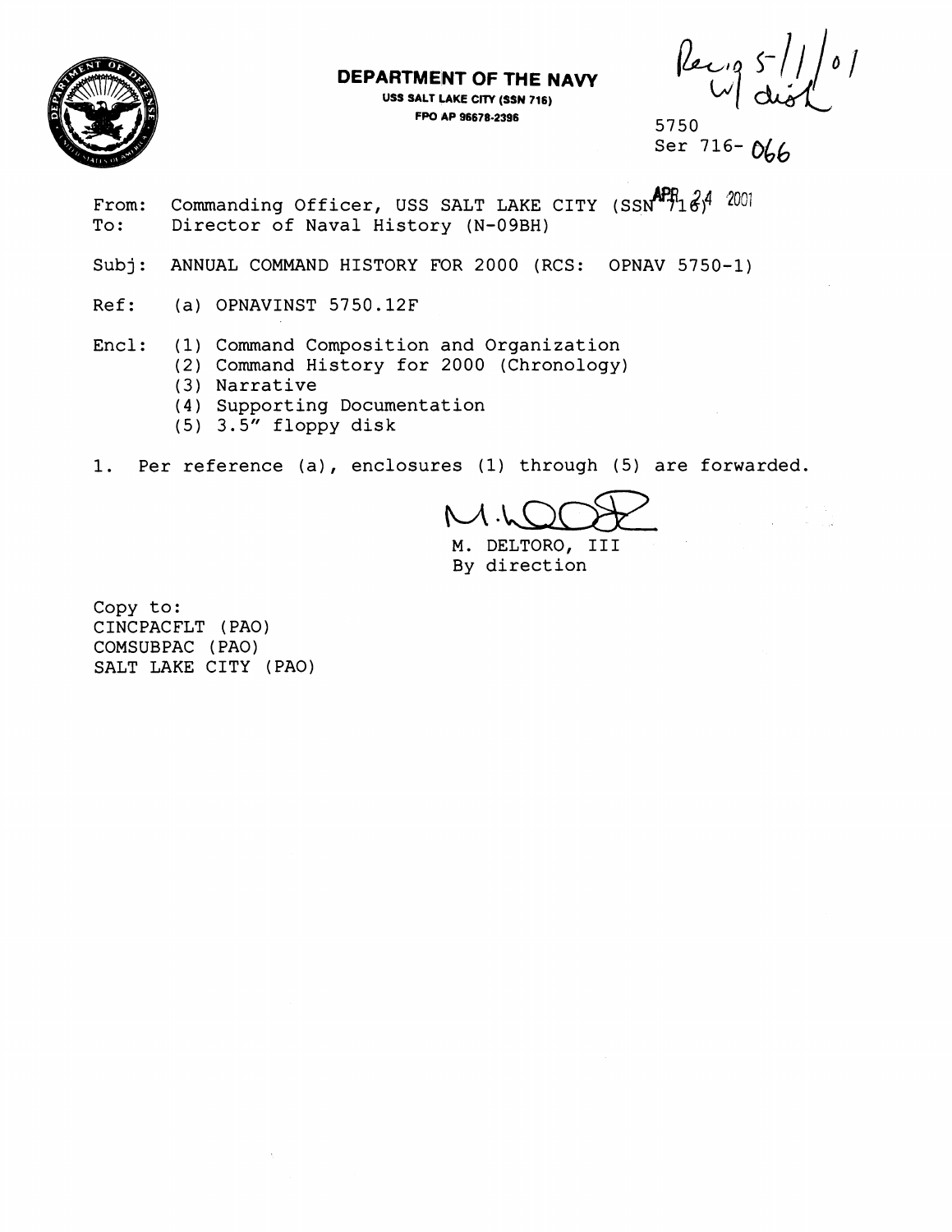#### **USS SALT LAKE CITY (SSN 716)**

### **COMMAND COMPOSITION AND ORGANIZATION**

**MISSION: Anti-Submarine Warfare Special Warfare**  Maritime Interdiction Operations<br>Combat Search and Rescue Strike Warfare<br>Mine Warfare **Mine Warfare Coastal Surveillance** 

**ORGANIZATIONAL STRUCTURE: ISIC** : **Commander, Submarine Squadron 11** 

**COMMANDING OFFICER: Commander William F. Hoeft, Jr., U. S. Navy** 

**HOMEPORT: San Diego, California** 

**Enclosure (1)**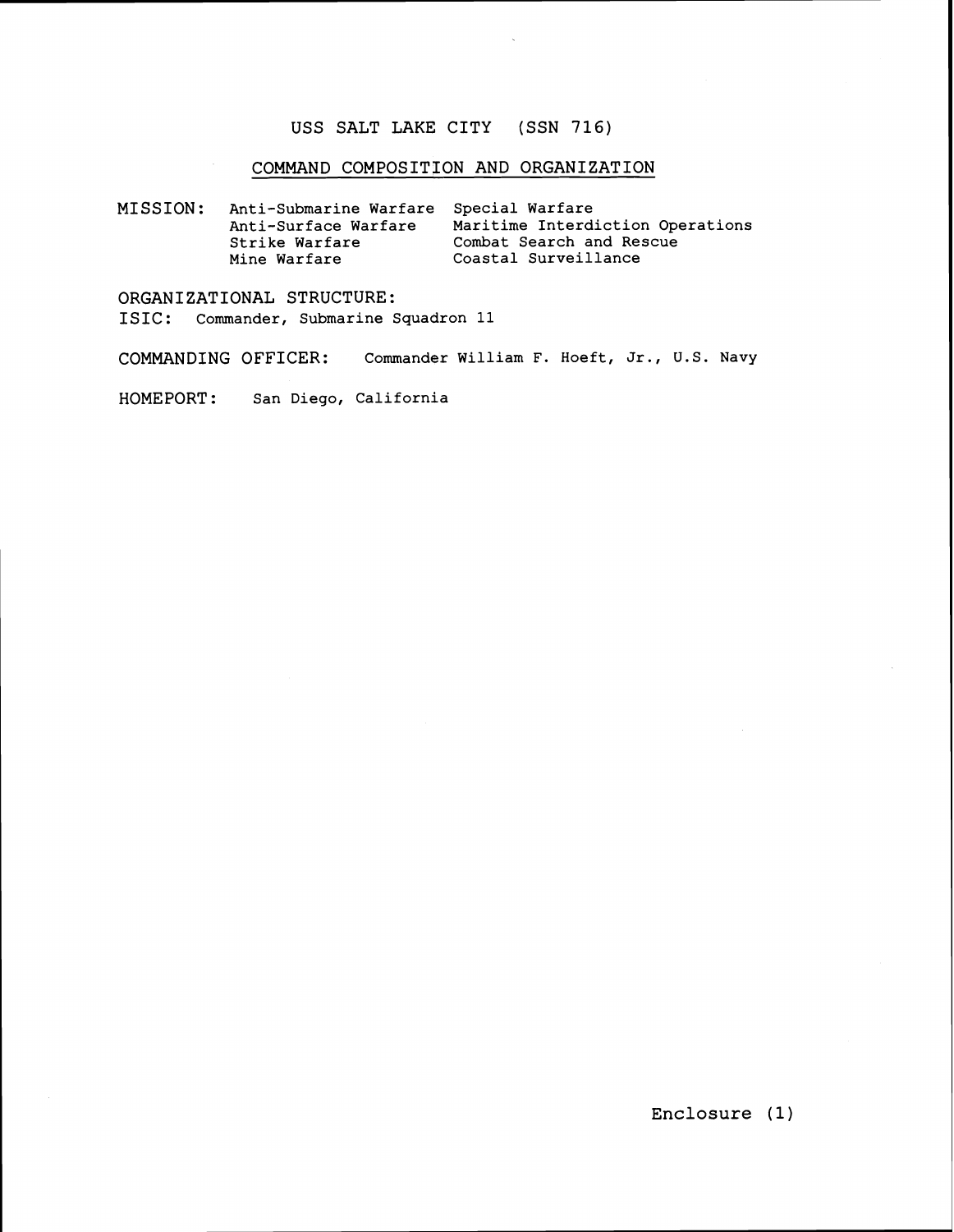# USS SALT LAKE CITY (SSN 716)

# **COMMAND HISTORY FOR 2000**

|                                                                                                                                                    | 01JAN-25JAN STANDDOWN/UPKEEP<br>26JAN-28JAN SEA TRIALS<br>29JAN-06FEB SHIP'S FORCE UPKEEP<br>07FEB-16FEB PRE-OVERSEAS MOVEMENT CERTIFICATION<br>17FEB-29FEB WESTPAC LOAD OUT<br>01MAR-05MAR TRANSIT, HAWAII<br>06MAR-08MAR SHIP'S FORCE UP |
|----------------------------------------------------------------------------------------------------------------------------------------------------|--------------------------------------------------------------------------------------------------------------------------------------------------------------------------------------------------------------------------------------------|
|                                                                                                                                                    |                                                                                                                                                                                                                                            |
|                                                                                                                                                    |                                                                                                                                                                                                                                            |
|                                                                                                                                                    |                                                                                                                                                                                                                                            |
|                                                                                                                                                    |                                                                                                                                                                                                                                            |
|                                                                                                                                                    |                                                                                                                                                                                                                                            |
|                                                                                                                                                    |                                                                                                                                                                                                                                            |
|                                                                                                                                                    |                                                                                                                                                                                                                                            |
|                                                                                                                                                    |                                                                                                                                                                                                                                            |
|                                                                                                                                                    |                                                                                                                                                                                                                                            |
| 05APR-09APR                                                                                                                                        | SHIP'S FORCE UPKEEP, SASEBO, JAPAN                                                                                                                                                                                                         |
| 10APR-26MAY                                                                                                                                        | OPERATIONS, WESTERN PACIFIC                                                                                                                                                                                                                |
|                                                                                                                                                    | SHIP'S FORCE UPKEEK, GUAM                                                                                                                                                                                                                  |
|                                                                                                                                                    | TRANSIT, GLADSTONE, AUSTRALIA                                                                                                                                                                                                              |
|                                                                                                                                                    | INPORT, GLADSTONE, AUSTRALIA                                                                                                                                                                                                               |
| 27MAY-03JUN<br>04JUN-09JUN<br>10JUN-15JUN<br>16JUN-22JUN                                                                                           | TRANSIT/P-3 OPERATIONS WITH                                                                                                                                                                                                                |
|                                                                                                                                                    | ROYAL AUSTRALIAN NAVY                                                                                                                                                                                                                      |
|                                                                                                                                                    | ANCHORED, HOBART, TASMANIA                                                                                                                                                                                                                 |
|                                                                                                                                                    | TRANSIT/OPERATIONS WESTERN PACIFIC                                                                                                                                                                                                         |
|                                                                                                                                                    | SHIP'S FORCE UPKEEP, CHINHAE, KOREA                                                                                                                                                                                                        |
|                                                                                                                                                    | OPERATIONS, WESTERN PACIFIC                                                                                                                                                                                                                |
|                                                                                                                                                    | FLEET MAINTENANCE AVAILABILITY UPKEEP,                                                                                                                                                                                                     |
| 1600N-2200N<br>23JUN-28JUN<br>29JUN-19JUL<br>20JUL-24JUL<br>25JUL-13AUG<br>14AUG-28AUG<br>28AUG-05SEP<br>05SEP-06SEP<br>07SEP-08OCT<br>09OCT-12NOV | YOKOSUKA, JAPAN                                                                                                                                                                                                                            |
|                                                                                                                                                    | TRANSIT                                                                                                                                                                                                                                    |
|                                                                                                                                                    | OPERATIONAL REACTOR SAFEGUARDS EXAMINATION                                                                                                                                                                                                 |
|                                                                                                                                                    | INPORT SAN DIEGO/POST-DEPLOYMENT STANDDOWN                                                                                                                                                                                                 |
|                                                                                                                                                    | FLEET MAINTENANCE AVAILABILITY UPKEEP,                                                                                                                                                                                                     |
|                                                                                                                                                    | SAN DIEGO                                                                                                                                                                                                                                  |
|                                                                                                                                                    | TACTICAL WEAPONS PROFICIENCY PHASE I                                                                                                                                                                                                       |
|                                                                                                                                                    | TACTICAL WEAPONS PROFICIENCY PHASE II                                                                                                                                                                                                      |
|                                                                                                                                                    | INPORT, SAN DIEGO                                                                                                                                                                                                                          |
| $13NOV-26NOV$ $27NOV-07DEC$ $08DEC-10DEC$ $11DEC-15DEC$ $16PC-33DCC$                                                                               | LOCAL OPERATIONS                                                                                                                                                                                                                           |
| 16DEC-31DEC                                                                                                                                        | STANDDOWN, SAN DIEGO                                                                                                                                                                                                                       |

 $\sim$ 

 $\sim 10^7$